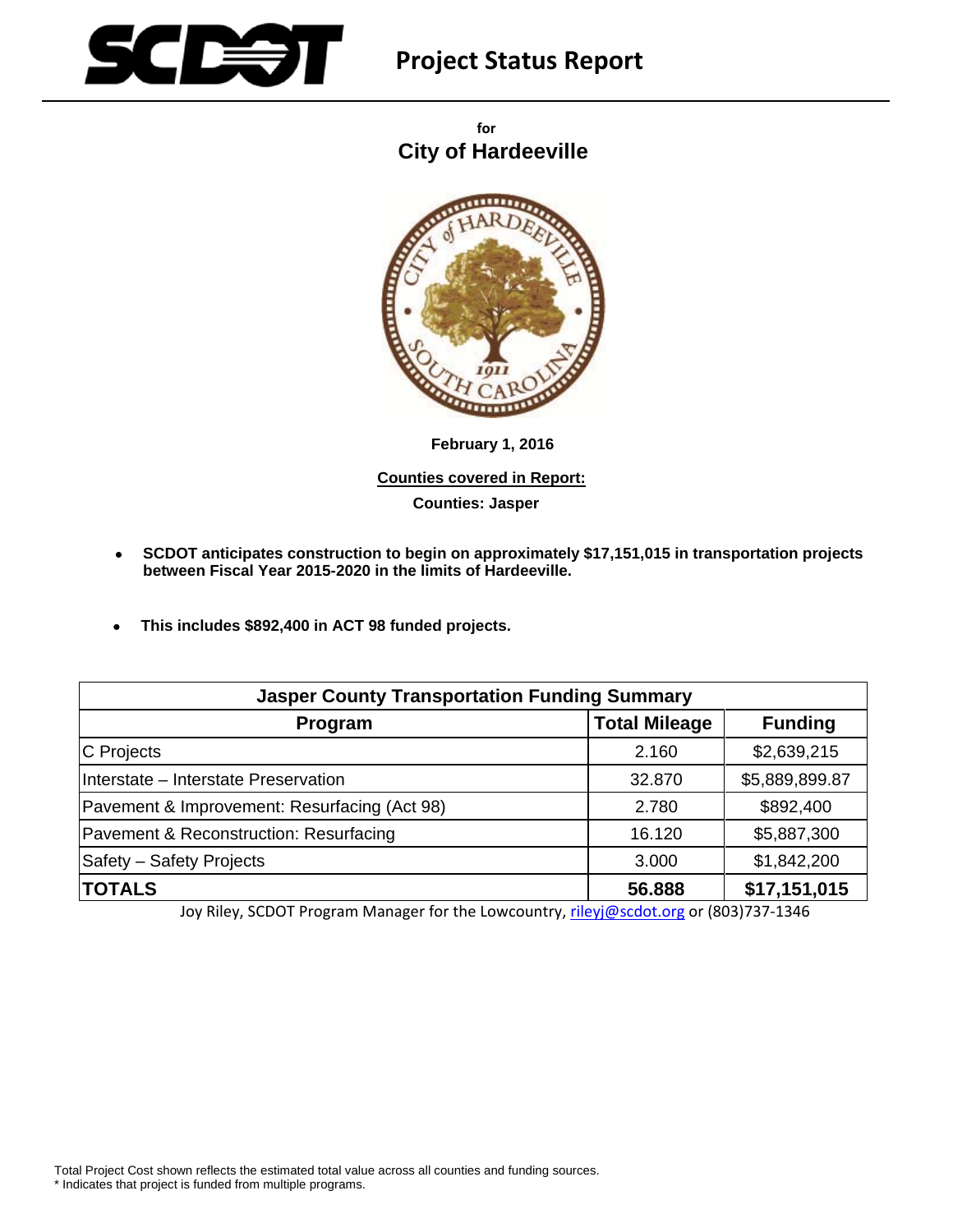## **The City of Hardeeville:**

### **C Projects**

 *Project ID P029507*: 2016 CTC Resurfacing (2.160 Total Miles)

- Scope: 2016 One Time Funding Resurfacing in Jasper County
- Termini: Martin Street (S-95): Boyd Street (S-96) to SC-46 (E. Main Street) Garr Lane (S-178): US-17 (Whyte Hardee Boulevard) to Garr Lane (S-384) 1<sup>st</sup> Street (S-133): Garr Lane (S-178) to Dead End Columbia Avenue (S-298): SC-46 (E. Main Street) to Winthrop Street (S-300) Furman Street (S-299): Dead End to Dead End Winthrop Street (S-300): Columbia Avenue (S-298) to Dead End Wade Street (S-301): Columbia Avenue (S-298) to Dead End Frontage Road (S-421): R-8650 to SC-46 (E. Main Street)
- Anticipated Project Cost: \$2,639,215 (cost reflected entire project in Jasper County. Routes shown above are within the City's limits.)
- Anticipated Construction Cost: \$2,639,215
- Schedule: Construction bid opening late Spring 2016.

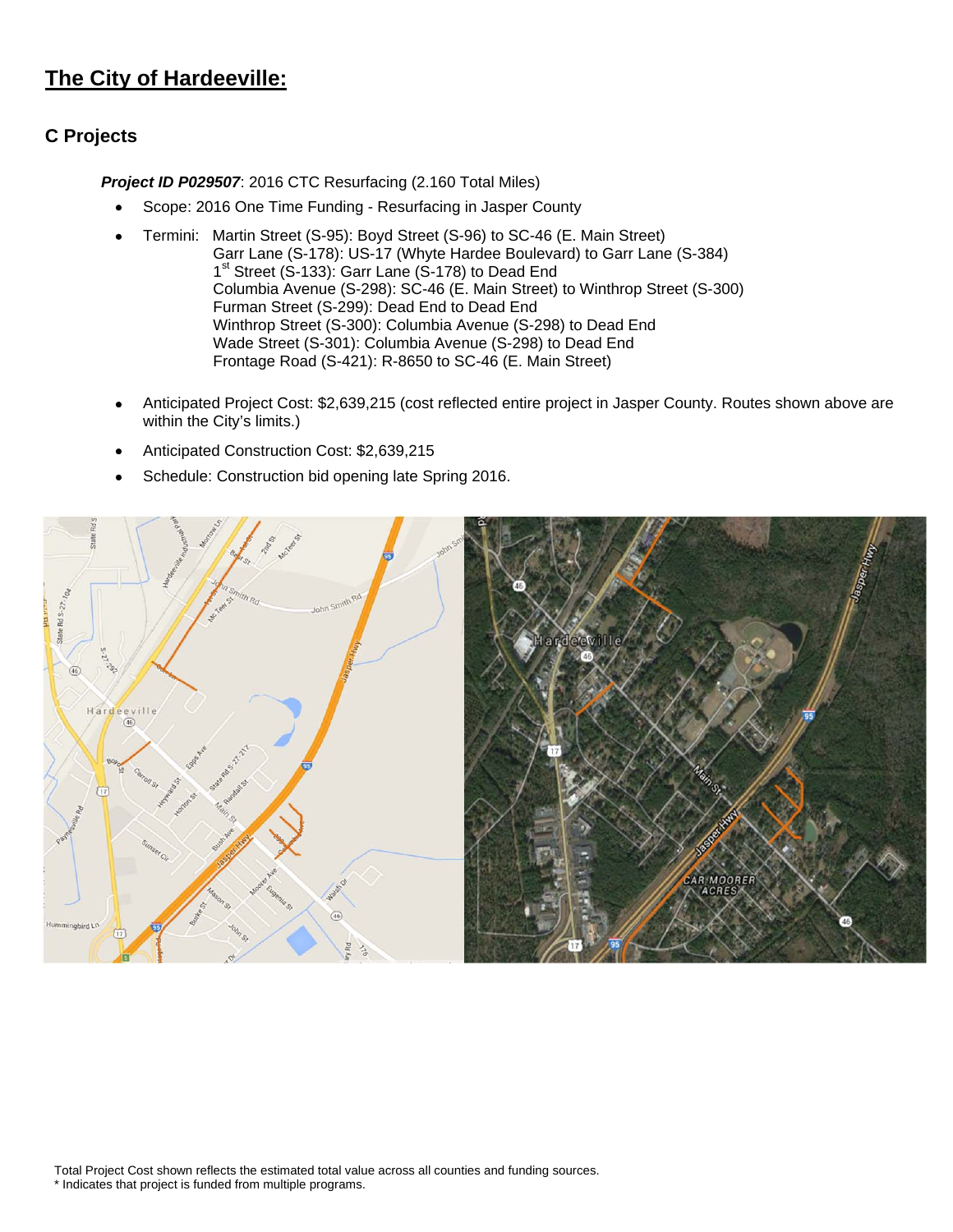#### **Interstate – Interstate Preservation:**

*Project ID P029421*: Interstate Preservation – Open Grade Friction Course (32.820 Total Miles)

- Scope: Interstate Preservation along I-95 within Jasper County.
- Termini: I-95 N: MP 4.000 to MP 18.300

I-95 S: MP 4.000 to MP 22.520

- Anticipated Project Cost: \$5,889,899.87
- Anticipated Construction Cost: \$5,889,899.87
- Schedule: Construction bid opening scheduled for April 12, 2016

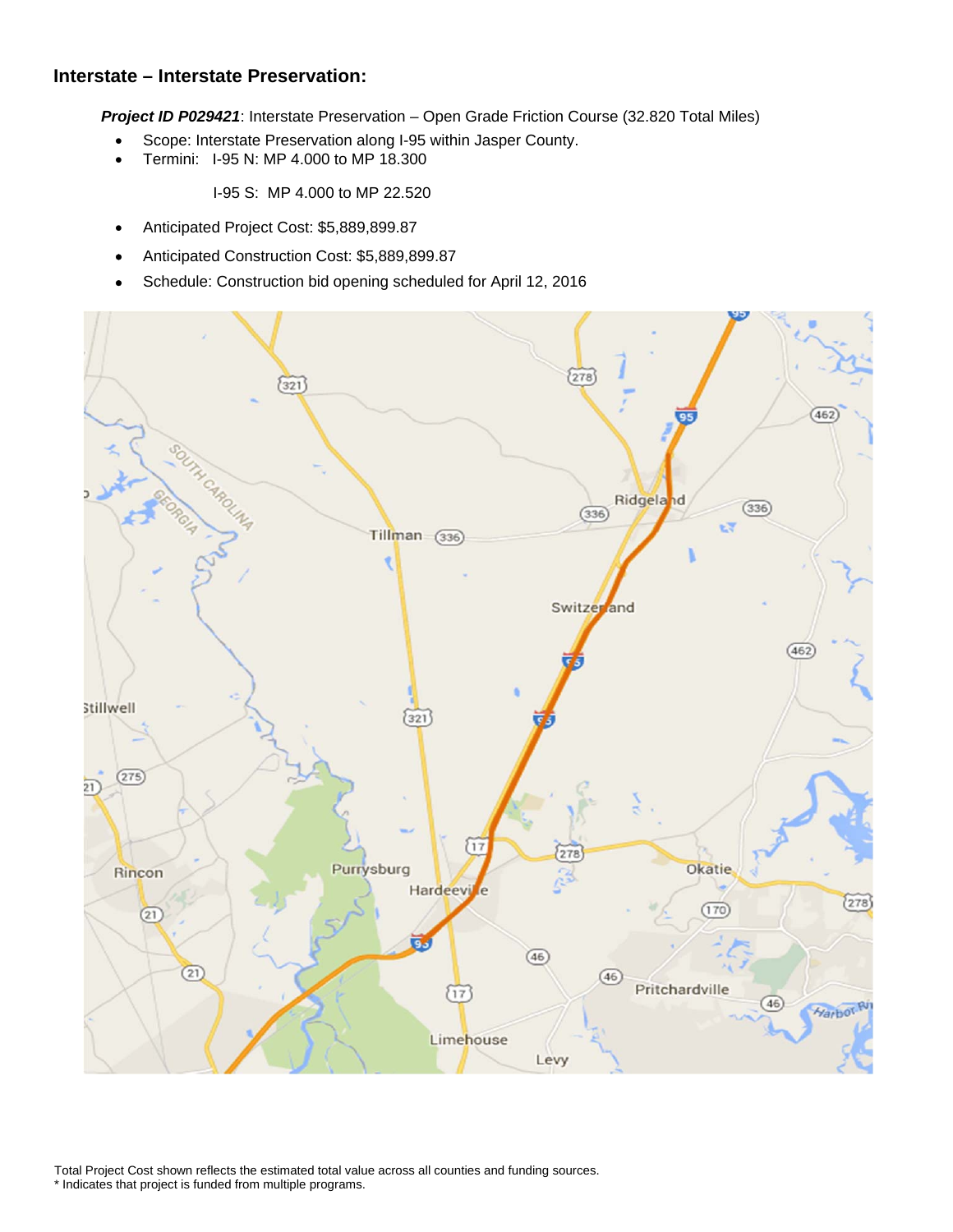### **Pavement & Improvement: Resurfacing (Act 98)**

 *Project ID P028191*: 2016 State Resurfacing ACT 98 Program (2.780 Total Miles)

- Scope: 2016 NFA Resurfacing in Jasper County
- Termini: Stiney Road (S-104 E): Hardeeville Industrial Park Road (S-413) to US 321 (Deerfield Road) Oak Park Road (S-269 N): Floyd Road (S-243) to Oak Park Road (S-269) Mcelwee Estates Road (S-385 N): Church Road (S-31) to S-385 Dasher Road (S-430 E): Cal Causeway Road (S-171) to Pinehaven Drive (S-278)
- Anticipated Project Cost: \$892,400
- Anticipated Construction Cost: \$892,400
- Schedule: Construction bid opening held 09/2015. Project awarded to Preferred Materials, Inc. Project under construction.



#### **Pavement & Reconstruction: Resurfacing**

 *Project ID P028668*: 2016 Federal Aid Program (9.380 Total Miles)

- Scope: 2016 Federal Aid Resurfacing in Jasper County
- Termini: US-278 E (Grays Hwy): 0.19 miles W of Brickyard Road (S-88) to Structure US-278 E (Grays Hwy): Bridge Joint to Beaufort County line US-321 N (Deerfield Rd): 0.15 miles N of SC 46 (Plantation Dr) to 0.54 miles S of L-227 (local)
- Anticipated Project Cost: \$5,136,500
- Anticipated Construction Cost: \$5,136,500
- Schedule: Construction bid opening held on January 12, 2016. Project is recommended for award.

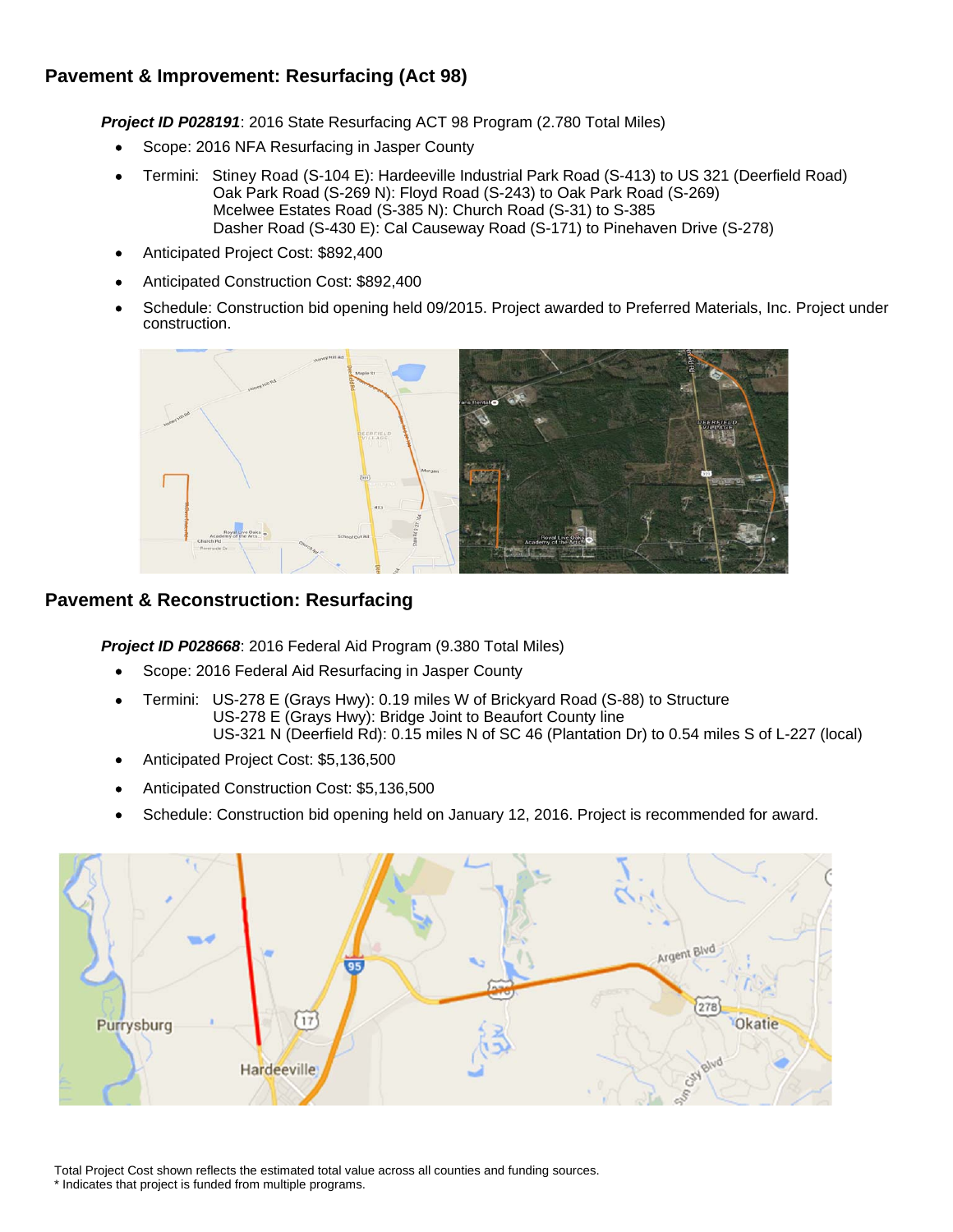#### *Project ID P028699*: 2016 Federal Aid Program (6.740 Total Miles)

- Scope: 2016 Federal Aid Preservation in Jasper County
- Termini: US-278 E: 0.16 miles SW of SC 462 (Lowcountry Dr) to 0.27 miles SE of SC 652 (Cale Pen Bay Rd) US-278 E: 0.49 miles SE of SC 652 to 0.03 miles SE of Log Hall Road (S-39) US-278 E: Airport Road (S-27-414) to US 17 (Kato Bay Rd) US-278 E: US 17 to 0.31 miles SE of Medical Center Drive (S-422)
- Anticipated Project Cost: \$750,800
- Anticipated Construction Cost: \$750,800
- Schedule: Construction bid opening held on January 12, 2016. Project is recommended for award.



#### **Safety – Safety Projects:**

 *Project ID 0027387*: 2015 Rumble Stripes District 6 (3.000 Total Miles)

- Scope: Install rumble stripes and/or profile thermos to various roads in District 6
- Termini: SC-46 (Plantation Drive) , US 321 (Deerfield Drive) [ These are the only two routes in Jasper County out of the entire contract. ]
- Anticipated Project Cost: \$1,842,200
- Anticipated Construction Cost: \$1,842,200
- Schedule: Project awarded to Protection Services, Inc on 09/2015. Construction underway.

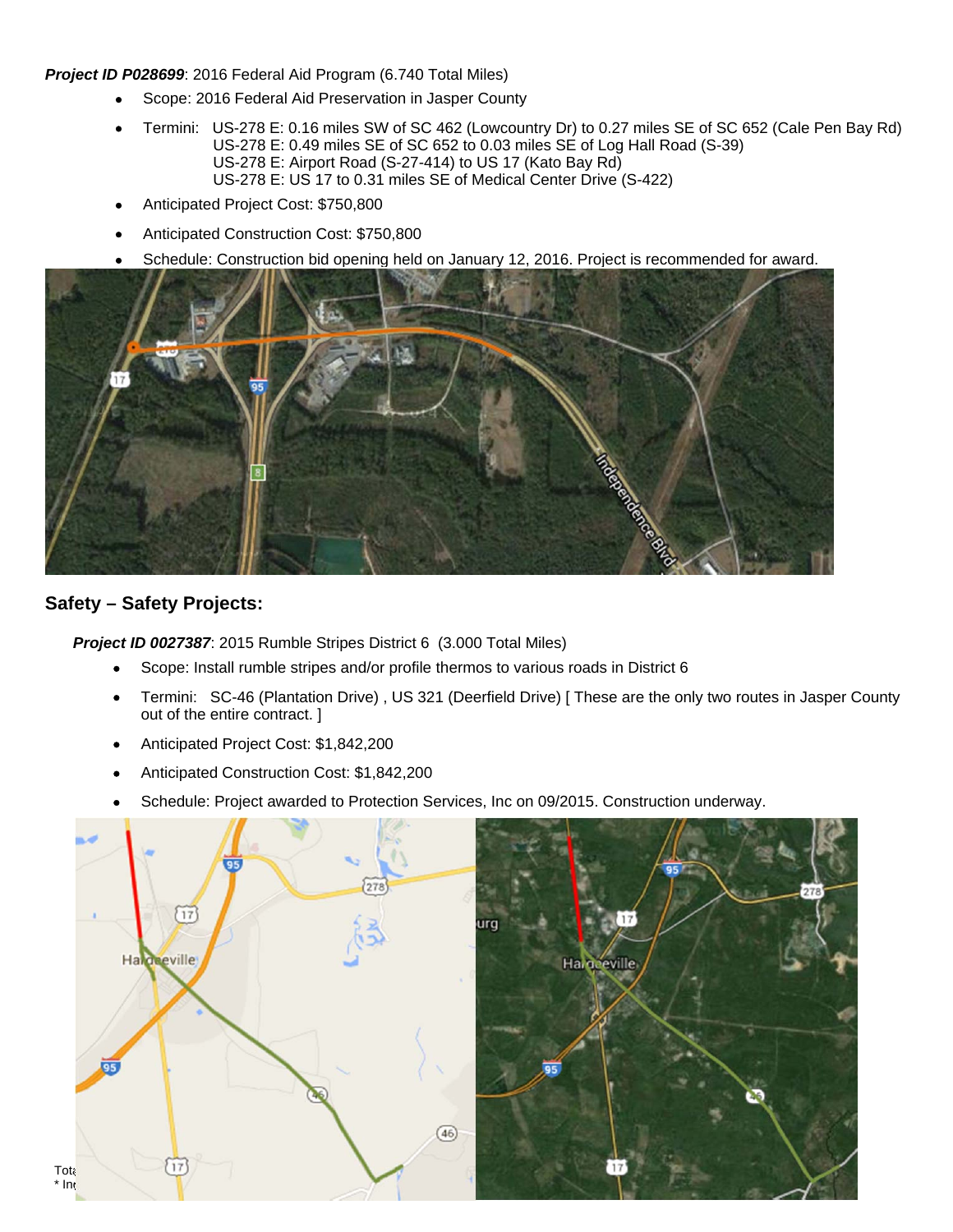**Project ID: I-95 Safety Project (33.900 Total Miles)** 

- Scope: Tree Clearing to 46' (clear zone).
- Termini: I-95 N/S: MP 0 to MP 33.900
- Anticipated Project Cost: TBD, Future Project
- Schedule: TBD, Future Project



*Project ID 0041076*: US-17 Intersection Improvements (2.999 Total Miles)

- Scope: Intersection Improvements at US-17 (Speedway Blvd.) & SC-315 (Okatie Hwy) in Jasper County.
- Termini: Intersection of Speedway Boulevard and Okatie Highway located approximately four miles North of the Georgia line.
- Anticipated Project Cost: TBD
- Schedule: Construction bid opening Spring 2018